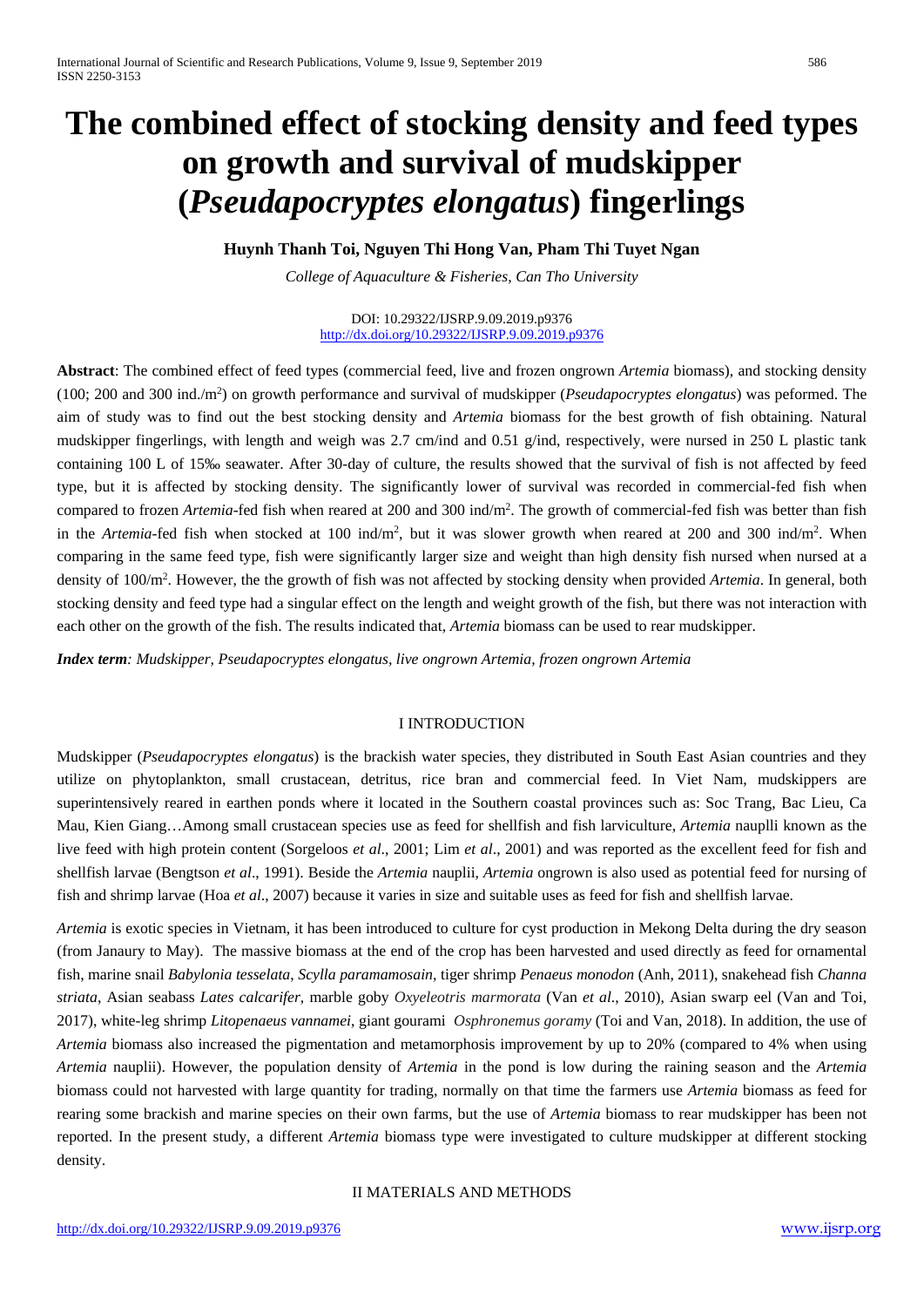## **2.1 Experimental design**

Natural mudskipper fingerlings were purchased in Soc Trang province, Mekong Delta, Vietnam and shipped to Can Tho for the study. Fish were acclimated with a new condition for a week before running of the study.

Fish were nursed at 100, 200 and 300 ind/m2 and provided with 03 food types (commercial diet, live *Artemia*, and frozen *Artemia*), corresponding with 09 treatments (T), triplicate for each treatment.

#### **Table 1.** Experimental design

| Feed<br>Density          | Commercial feed | Live Artemia | Frozen Artemia          |
|--------------------------|-----------------|--------------|-------------------------|
| $100$ ind/m <sup>2</sup> | $T1(100-CF)$    | $T2(100-LA)$ | T3 (100-FA)             |
| $200 \text{ ind/m}^2$    | T4 (200-CF)     | $T5(200-LA)$ | $T6(200-FA)$            |
| $300$ ind/m <sup>2</sup> | T7 (300-CF)     | T8 (300-LA)  | T <sub>9</sub> (300-FA) |

#### **Feed preparation and feeding**

Ongrown Artemia from Vinh Chau salt pan was stored at -21<sup>0</sup>C and called as frozen Arrtemia biomass. Ongrown live Artemia was prepared by rearing nauplii *Artemia* with *Chaetoceros* sp. and rice bran up to adult size. Before providing to fish, frozen *Artemia* were thawed, and live *Artemia* were washed with 15‰ seawater to get rid of dirty matter.

Commercial feed for fish from De Hues (40% protein; 0,6 mm in size) was used.

#### **Pond management**

Feed were given to fish 4 times/day at ad libitum.

Water was renewed everyday (30%) and uneaten feed and solid waste from fish was removed by siphoning before feeding.

#### **Data collection**

#### *Enviromental factors*

Temperature, pH was recorded twice/day at 7:00 and 14:00.

Total amonum nitrogen or TAN (NH<sub>3</sub>/NH<sub>4</sub><sup>+</sup>) and nitrite (NO<sub>2</sub><sup>-</sup>) was tested every three days by Sera test-kit (made in Germany).

#### *Biological factors*

The length (L) and weight of fish (W) was measured at beginning day of study and every 15 days by measuring 30 fish per treatment.

Daily length gain (DLG;  $cm/day$ ) = (Lf-Li)/day of culture

Daily weight gain (DWG;  $g/day$ ) = (Wf-Wi)/day of culture

Specific growth rate (SGR; %/day) =  $100 \text{ x } (\text{LnWf} - \text{LnW}_i)/\text{day}$  of culture

Where: Lf: final length; Li: initial length; Wf: final weight, Wi: initial weight

Survival of fish was counted the alive fish per treatment at the end day of reared period.

Suvival  $(\% ) = 100 \times ($ final number of fish/initial number of fish)

#### **2.2 Statistical analysis**

The evarage and standard deviation of survival, growth performance was caluated by Microsolf Excel. All datasets were analyzed using one-way analysis of variance (ANOVA) followed by Tukey´s honestly significant difference (HSD) at 0.05 level of probability.

III RERULTS AND DISCUSSION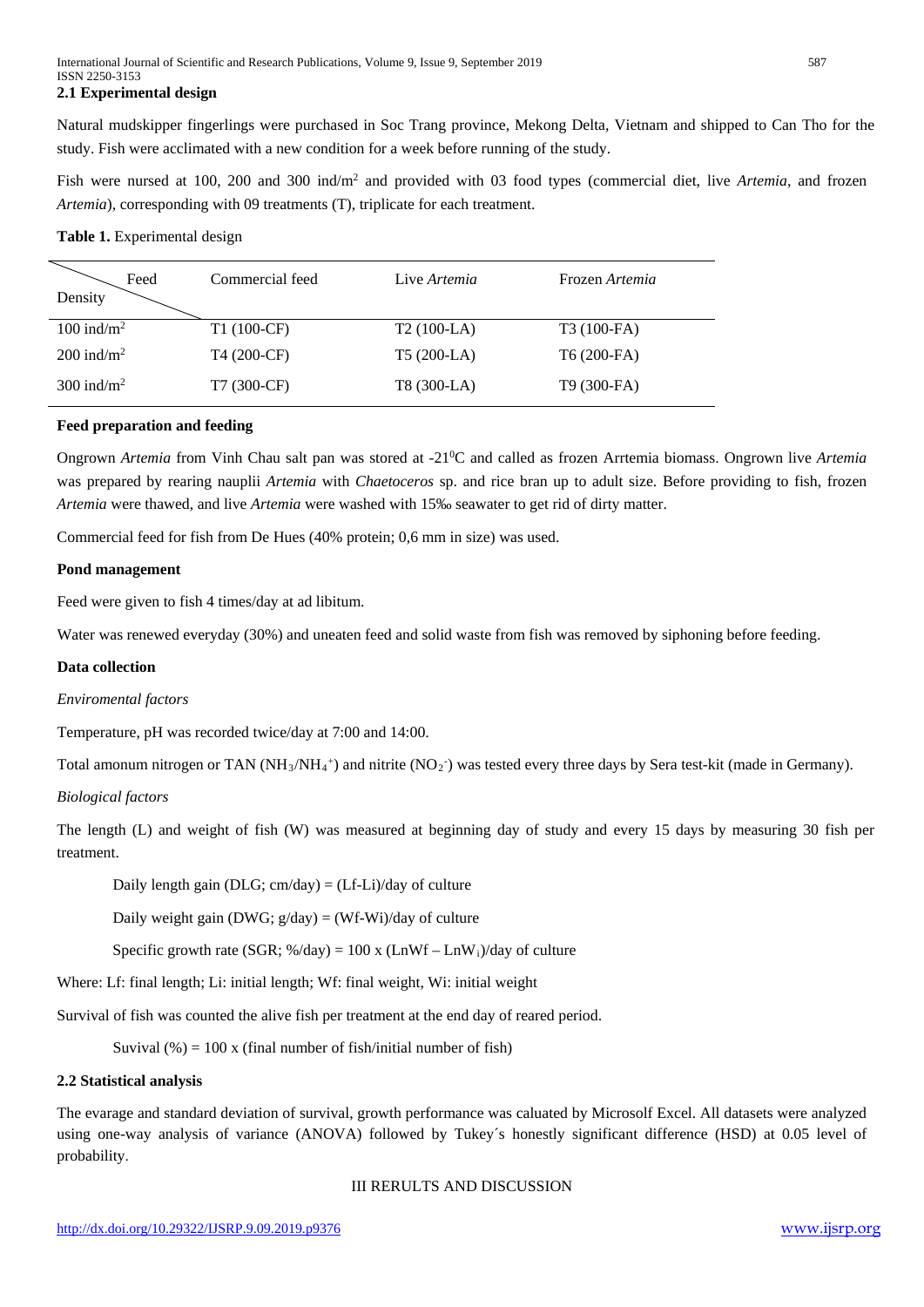## **3.1 Water quality**

The results on pH water showed that the pH ranged from  $8.5 - 9.2$ . According to Egna *et al.* (1997), pH water from 6.5 - 9 is suitable range for the growth of fish. Temperature of water in this study ranged from  $25.8 - 29.9$  °C. Boyd (1993), the suitable range of temperature for fish is  $25 - 28$ °C. However, the mudskippers are able adapt to the harsh environmental conditions, so under conditions of lighly fluctuating temperature they are still able to grow.

TAN (NH<sub>3</sub>/NH<sub>4</sub><sup>+</sup>) concentration in this study ranged from  $0.4 - 0.8$  mg/L, this level is suitable for fish (Boyd, 1993). Nitrite  $(NO<sub>2</sub>)$  in this study was low in the treatment 3 (3.4 mg/L) and high concentration in treatment 8 (5 mg/L). NO<sub>2</sub> in water is product the convertion of NH<sub>3</sub> and NH<sub>4</sub><sup>+</sup> under the action of bacteria, a form of protein that has a toxic affect on aquatic animals. According to Boyd (2007), NO<sub>2</sub> is absorbed by fish and other aquatic animals, it can combine with hemoglobine of blood to form methemoglobine or the toxicity of  $NO<sub>2</sub>$ , but  $NO<sub>2</sub>$  is less toxic to shrimp and fish cultured in brackish and saline water bodies than in freshwater environments.

# **3.2 Survival**

After 30-day of culture, the survival of fish ranges from 53.8% - 85%. The highest survival is T9 (85%) in frozen *Artemia*-fed fish, nursed at 300 ind/m<sup>2</sup> and lowest survival is T4 (53,8%) in commercial- fed fish, nursed at 200 ind/m<sup>2</sup>. When compared in stocking density, the survival of fish in the commercial-fed treatment was higher than that obtained in the rest treatments. When comparing at the same feed type, the survival of fish at 300 ind/m<sup>2</sup> was higher than the low stocking density treatments. These results indicated that the survival of fish is related to feed type, but it is not with stocking density. In addition, there is no interaction e bffect between density and feed type on survival of mudskipper (Table 2).



**Figure 1**: Survival of fish.



|                       | P-value      |  |
|-----------------------|--------------|--|
| Feed                  | $0.0000$ *** |  |
| Stocking density      | 0.18723      |  |
| Feed*Stocking density | 0.10603      |  |

(\*\*\*: statistical difference p<0.001)

# **3.3 Effect of stocking density and feed type on growth performance**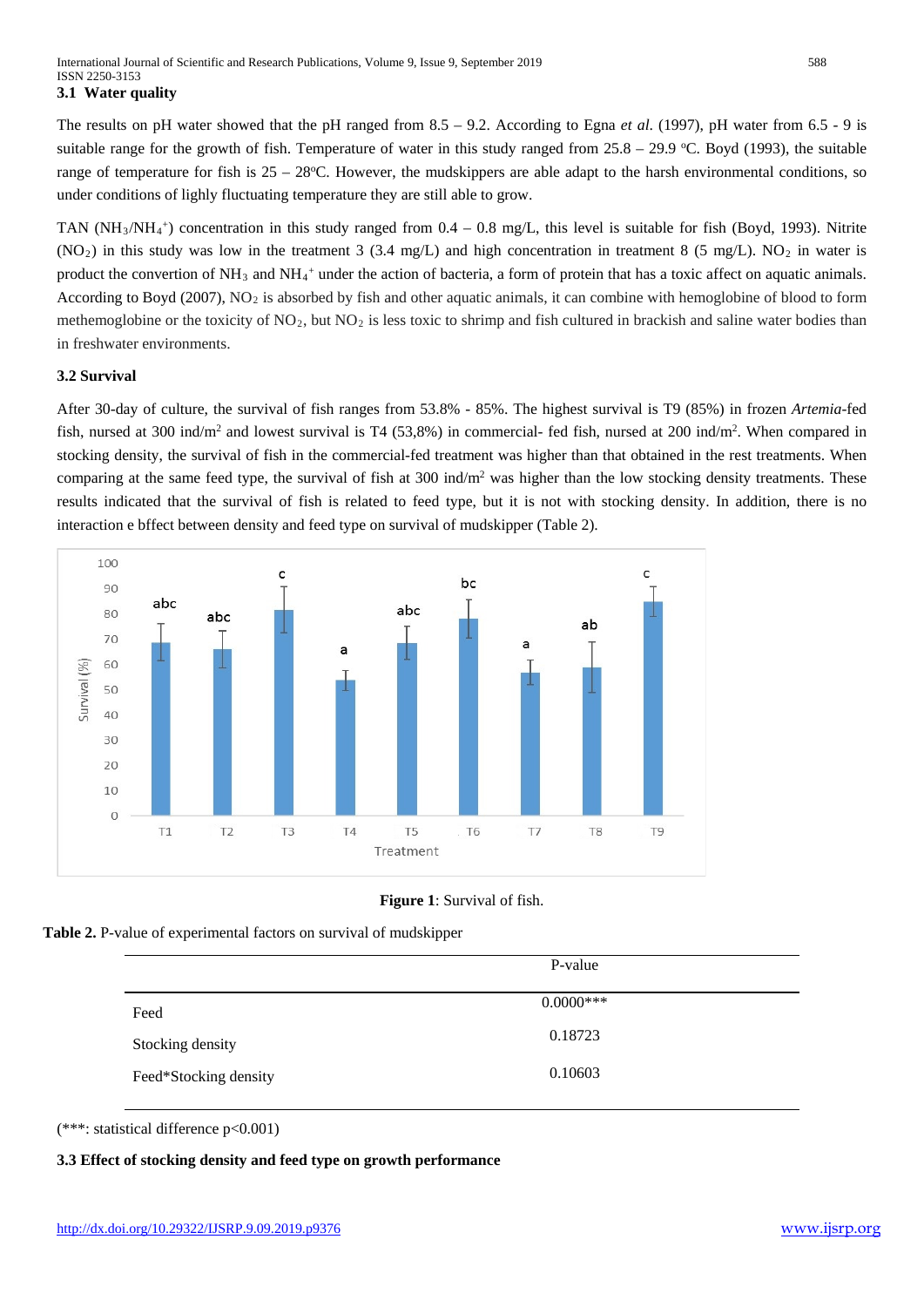The initial length of fish is 2.7 cm/ind. After 30-day of culture, the length and DLG of fish (ranges from 4.73-7.75 cm/ind and 0.07-0.17 cm/day, respectively), the highest value of length was recorded in T1 (7.75 cm/ind) where stocked at 100 ind/m2 and provided by commercial feed, it was higher as compared to the rest treatments, except no significant ( $p>0.05$ ) when compared to T4 (6.87 cm/ind). The survival of fish was not significant difference in feed types when reared at 100 ind/m<sup>2</sup> but survival of commercial fed-fish was significantly lower than frozen *Artemia*-fed fish when reared at 200 and 300 ind/m2 . When comparing at same feed type, the length of fish was higher value in the commercial-fed fish than *Artemia*-fed fish. These results indicated that both feed types and stocking density affected on the growth in terms of length. Fish have the highest value was recorded in the stocking at 100 ind/m2 providing commercial feed, but there was significant difference was found when compared to fish stocked at 300 ind/m<sup>2</sup>. Howerer, the length of *Artemia* biomass-fed fish was no significant difference when reared at different densities. There was interaction effect was recorded between feed type and stocking density on the growth of fish in terms of lenght (Table 3).

The growth performance in terms of weight increased, it ranges from  $4.13 - 5.76$  g/ind at the end of study day. The growth of fish is affected by feed type and stocking density, fish provided by commercial feed and reared at low density was higher value than fish reared at high density and fish provided by *Artemia*. In addition, the figure of daily weight gain and specific growth rate again indicated that the highest value was found in T1 (0.17  $g/day$ ; 8.03 %/day, respectively), but there was no significantly higher than fish in the rest treatments when compared to corresponding stocking density, it was only significantly higher value when compared to *Artemia*-fed fish in 300 ind/m<sup>2</sup> treatment. The result on growth performance indicated that the growth of commercial feed-fed fish was better performance than *Artemia*-fed fish, and fish reared at low density had high value of performance compared to higher stocking density. In the past, live and frozen *Artemia* biomass was reported as the favourite feed for Snakehead (*Channa striata*), Bronze featherback (*Notopterus notopterus*), and Marble goby (*Oxyeleotris marmorata*), the survival rate and growth rate of *Artemia*-fed fish were significantly higher (p<0.05) trash fish-fed fish (Van *et al*., 2010). Moreover, powder of *Artemia* biomass can be used to replace fish meal in culture mudskipper (Anh, 2011). The reults in present study indicated that *Artemia* biomass can be the candidate protein source for mudskipper nursing.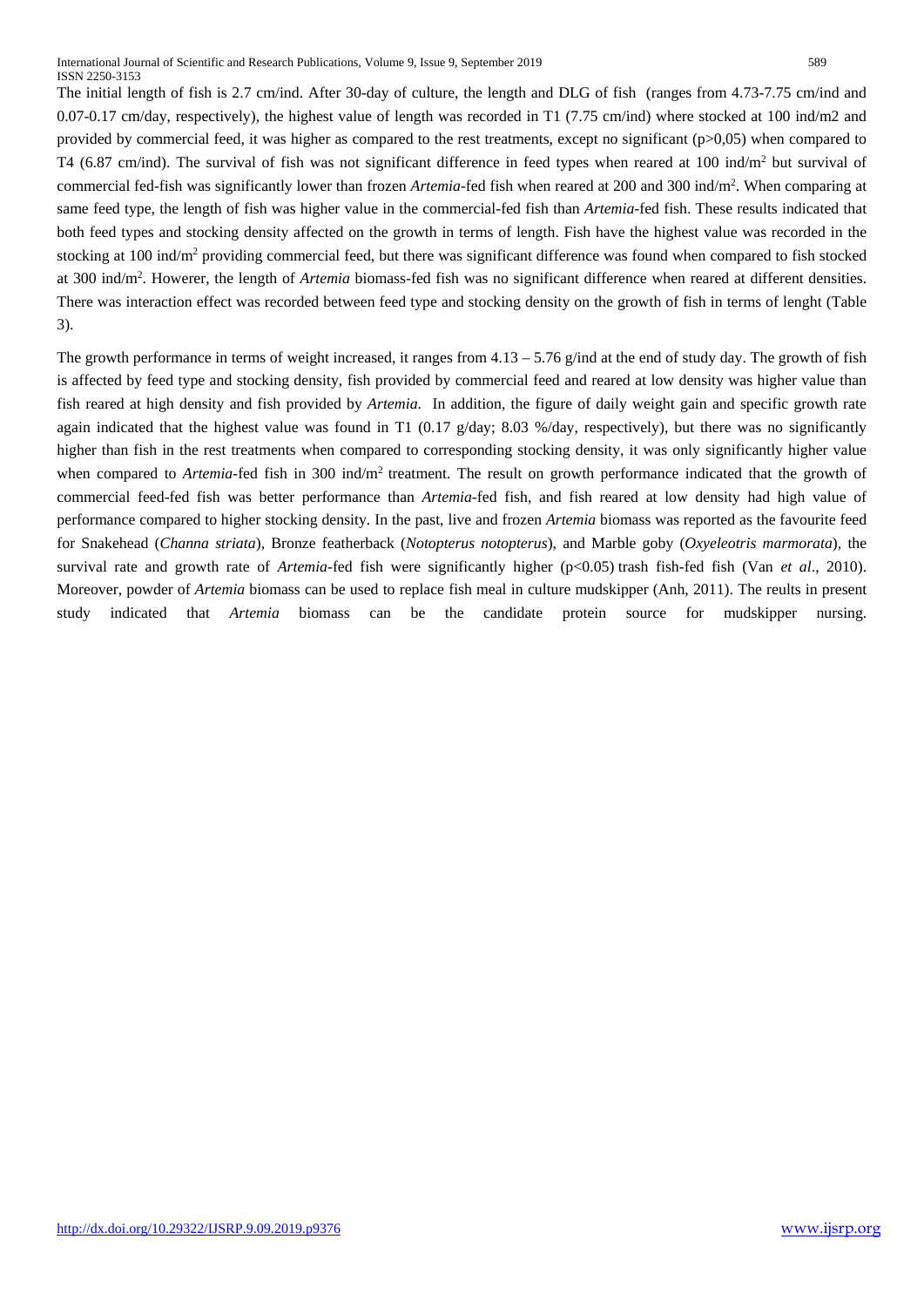# **Table 2**: Growth performance of fish

| The | <b>Treatment</b> | T1                           | T <sub>2</sub>                 |                               | T4                            | T5                             | T6                            |                               | T8                           | T9 T                        | different |
|-----|------------------|------------------------------|--------------------------------|-------------------------------|-------------------------------|--------------------------------|-------------------------------|-------------------------------|------------------------------|-----------------------------|-----------|
|     | $L_i$ (cm/ind)   | $2.7 \pm 0.37$ <sup>a</sup>  | $2.7 \pm 0.37$ <sup>a</sup>    | $2.7 \pm 0.37^{\rm a}$        | $2.7 \pm 0.37$ <sup>a</sup>   | $2.7 \pm 0.37$ <sup>a</sup>    | $2.7 \pm 0.37$ <sup>a</sup>   | $2.7 \pm 0.37$ <sup>a</sup>   | $2.7 \pm 0.37$ <sup>a</sup>  | $2.7 \pm 0.37$ <sup>a</sup> |           |
|     | $L_f$ (cm/ind)   | $7.7 \pm 1.16^{\rm d}$       | $5.83 \pm 1.23$ <sup>abc</sup> | $5.43 \pm 0.12^{ab}$          | $6.87 \pm 1.39$ <sup>cd</sup> | $5.15 \pm 0.78$ <sup>ab</sup>  | 5.37 $\pm$ 1.11 <sup>ab</sup> | $6.17 \pm 0.79$ <sup>bc</sup> | $4.73 \pm 0.68$ <sup>a</sup> | $4.93 \pm 0.65^{\text{a}}$  |           |
|     | $DLG$ (cm/ind)   | $0.17 \pm 0.06$ <sup>d</sup> | $0.10 \pm 0.04$ <sup>abc</sup> | $0.09 \pm 0.03$ <sup>ab</sup> | $0.14 \pm 0.09$ <sup>cd</sup> | $0.08 \pm 0.03$ <sup>abc</sup> | $0.09+0.04^{ab}$              | $0.12 \pm 0.03$ <sup>bc</sup> | $0.07 \pm 0.02^a$            | $0.07 \pm 0.02^{\text{a}}$  |           |

*superscript in the same indicate for significant difference (p<0.05)*

**Table 3.** P-value of experimental factors on growth performance of mudskipper

|                            | Source of variation |              |  |  |  |
|----------------------------|---------------------|--------------|--|--|--|
| P-value                    | Length              | Weigth       |  |  |  |
| Feed type                  | $0.0000***$         | $0.0001***$  |  |  |  |
| Stocking density           | $0.0000$ ***        | $0.0000$ *** |  |  |  |
| Feed type*Stocking density | 0.3701              | 0.9018       |  |  |  |

(\*\*\*: significant difference p<0.001; \*\*: p<0.01; \*:p<0.05)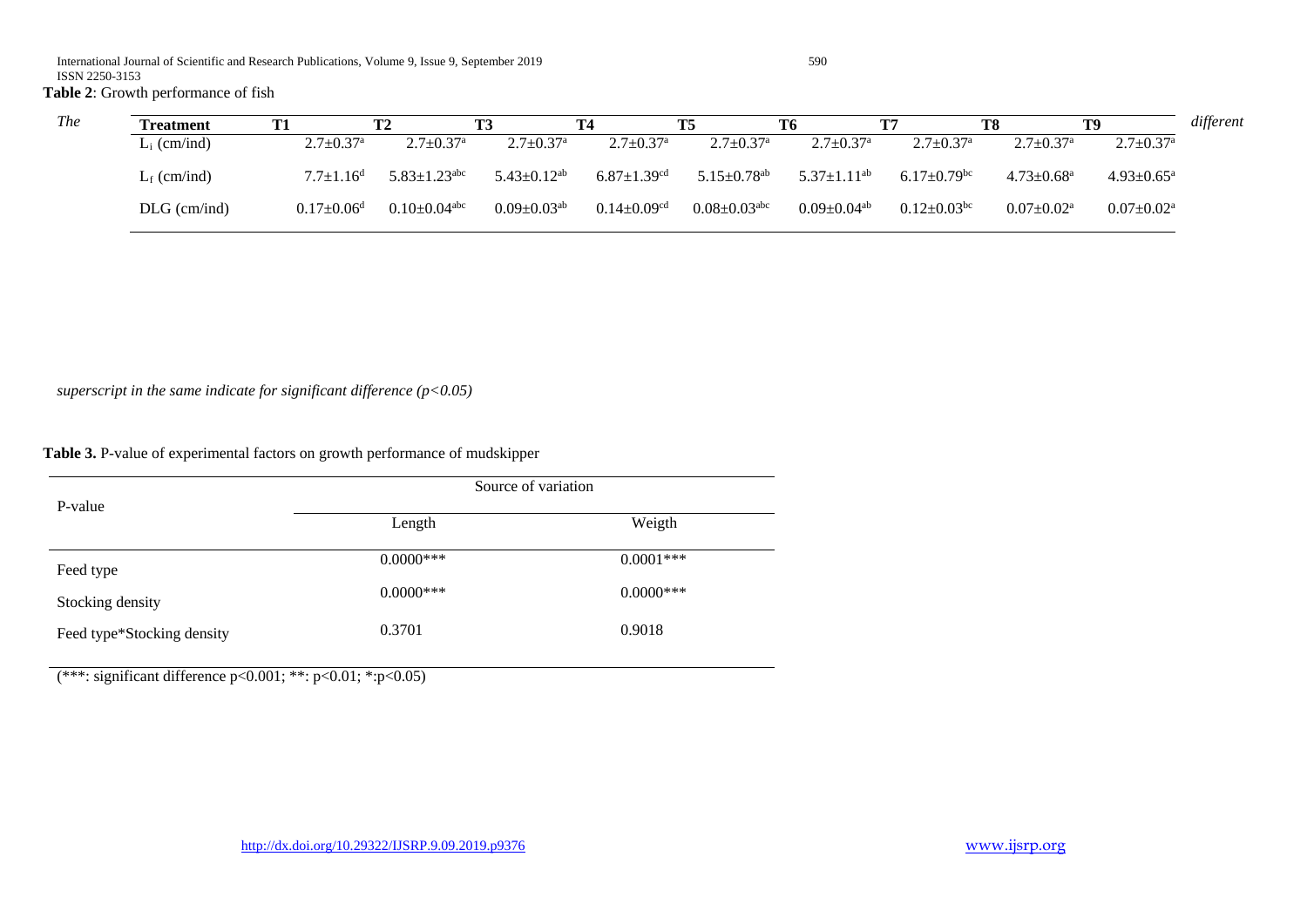International Journal of Scientific and Research Publications, Volume 9, Issue 9, September 2019 591 ISSN 2250-3153

| ۰,<br>I<br>۰.<br>-<br>۰. |  |
|--------------------------|--|

| $W_i$ (g/ind) | $0.51 \pm 0.17^{\rm a}$      | $0.51 \pm 0.17$ <sup>a</sup>   | $0.51 \pm 0.17^{\rm a}$        | $0.51 \pm 0.17^{\text{a}}$     | $0.51 \pm 0.17$ <sup>a</sup>   | $0.51 \pm 0.17^{\rm a}$      | $0.51 \pm 0.17$ <sup>a</sup>   | $0.51 \pm 0.17^{\text{a}}$    | $0.51 \pm 0.17^{\rm a}$      |
|---------------|------------------------------|--------------------------------|--------------------------------|--------------------------------|--------------------------------|------------------------------|--------------------------------|-------------------------------|------------------------------|
| $W_f$ (g/ind) | $5.76 \pm 1.00$ <sup>c</sup> | $5.55 \pm 1.30$ <sup>abc</sup> | $4.86 \pm 1.06$ <sup>abc</sup> | $5.29 \pm 1.22$ <sup>abc</sup> | $4.56 \pm 0.92$ <sup>abc</sup> | $4.15 \pm 0.84$ <sup>a</sup> | $5.14 \pm 0.97$ <sup>abc</sup> | $4.51 \pm 1.27$ <sup>ab</sup> | $4.13 \pm 0.92$ <sup>a</sup> |
| $DWG$ (g/day) | $0.17 \pm 0.03$ <sup>c</sup> | $0.17 \pm 0.04$ <sup>bc</sup>  | $0.14 \pm 0.04$ <sup>abc</sup> | $0.16 \pm 0.04$ <sup>abc</sup> | $0.13 \pm 0.03$ <sup>abc</sup> | $0.12 \pm 0.03^{\text{a}}$   | $0.15 \pm 0.03$ <sup>ab</sup>  | $0.13 \pm 0.04$ <sup>ab</sup> | $0.12 \pm 0.03$ <sup>a</sup> |
| $SGR$ (%/day) | $8.03 \pm 0.58$ <sup>c</sup> | $7.87 \pm 0.80$ <sup>bc</sup>  | $7.44 \pm 0.72$ <sup>abc</sup> | $7.71 \pm 0.82$ <sup>abc</sup> | $7.23 \pm 0.69$ <sup>abc</sup> | $6.93 \pm 0.64$ <sup>a</sup> | $7.64 \pm 0.66$ <sup>abc</sup> | $7.16 \pm 0.82$ <sup>ab</sup> | $6.90 \pm 0.68$ <sup>a</sup> |
|               |                              |                                |                                |                                |                                |                              |                                |                               |                              |